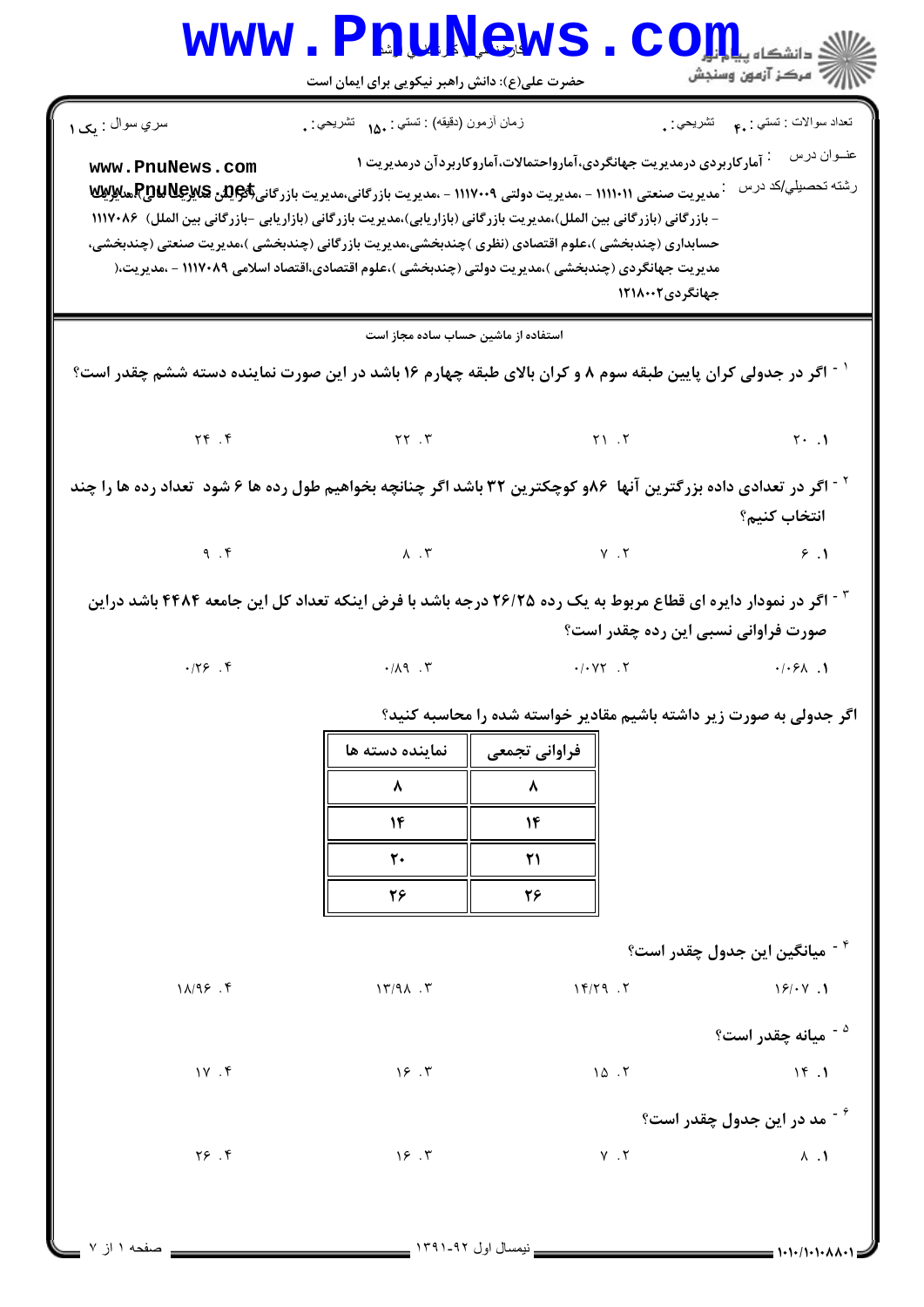|                                                                                                                                      |                                               |                                                                                                                                                                                                                              | دانشگاه پ <del>یا</del>                      |
|--------------------------------------------------------------------------------------------------------------------------------------|-----------------------------------------------|------------------------------------------------------------------------------------------------------------------------------------------------------------------------------------------------------------------------------|----------------------------------------------|
|                                                                                                                                      | حضرت علی(ع): دانش راهبر نیکویی برای ایمان است |                                                                                                                                                                                                                              | ۽ '' مرڪز آزمون وسنڊش                        |
| سري سوال : ۱ يک                                                                                                                      | زمان أزمون (دقيقه) : نستي : .1۵۰ نشريحي : .   | تشريحي : ¸                                                                                                                                                                                                                   | تعداد سوالات : تستبي : ۴.                    |
| www.PnuNews.com                                                                                                                      |                                               | <sup>:</sup> آمارکاربردی درمدیریت جهانگردی،آمارواحتمالات،آماروکاربردآن درمدیریت ۱                                                                                                                                            | عنوان درس                                    |
|                                                                                                                                      |                                               | مدیریت صنعتی ۱۱۱۱۰۱۱ - ،مدیریت دولتی ۱۱۱۷۰۰۹ - ،مدیریت بازرگانی،مدیریت بازرگانی\$PER و REW وRER هلایی<br>بازرگانی (بازرگانی بین الملل)،مدیریت بازرگانی (بازاریابی)،مدیریت بازرگانی (بازاریابی -بازرگانی بین الملل) ۱۱۱۷۰۸۶ - | رشته تحصيلي/كد درس                           |
|                                                                                                                                      |                                               | ،حسابداري (چندبخشي )،علوم اقتصادي (نظري )چندبخشي،مديريت بازرگاني (چندبخشي )،مديريت صنعتي (چندبخشي                                                                                                                            |                                              |
|                                                                                                                                      |                                               | )،مدیریت جهانگردی (چندبخشی )،مدیریت دولتی (چندبخشی )،علوم اقتصادی،اقتصاد اسلامی ۱۱۱۷۰۸۹ - ،مدیریت<br>جهانگردی۲۱۸۰۰۲                                                                                                          |                                              |
|                                                                                                                                      |                                               |                                                                                                                                                                                                                              |                                              |
|                                                                                                                                      |                                               | $^{\circ}$ ۰ میانگین این جدول با روش کدگذاری چقدر است $^{\circ}$                                                                                                                                                             |                                              |
| $\frac{-13}{26}$ .*                                                                                                                  | $\frac{-15}{26}$ . $\degree$                  | $\frac{-17}{26}$ .                                                                                                                                                                                                           | $\frac{-7}{26}$ .                            |
|                                                                                                                                      |                                               |                                                                                                                                                                                                                              |                                              |
|                                                                                                                                      |                                               |                                                                                                                                                                                                                              | ^ <sup>-</sup> چارک اول این جدول چقدر است؟   |
| $9/14V\Delta$ .                                                                                                                      | $A/95A$ . $\tilde{r}$                         | $Y/\Lambda$ 98. $Y$                                                                                                                                                                                                          | 91901.1                                      |
|                                                                                                                                      |                                               |                                                                                                                                                                                                                              | <sup>۳ -</sup> صدک شصت ام این جدول چقدر است؟ |
| $Y \cdot / Y$ 9. F                                                                                                                   | $Y \cdot / YY$ .                              | $19/\lambda9$ .                                                                                                                                                                                                              | $1\lambda/\Upsilon V$ .                      |
|                                                                                                                                      |                                               |                                                                                                                                                                                                                              | نوع چولگی این جدول چگونه است؟                |
| ۰۴ هیچکدام                                                                                                                           | ۰۳ چوله به چپ                                 | ۰۲ چوله به راست                                                                                                                                                                                                              | ۰۱ نرمال                                     |
|                                                                                                                                      |                                               | <sup>۱۱ -</sup> اگر جامعه ای دارای میانگین ۵۰ و واریانس ۱۶ باشد حداقل چند درصد اعداد در فاصله (۵۸و۴۲)قرار دارند؟                                                                                                             |                                              |
| 0.4                                                                                                                                  | $\Lambda \Delta$ . ٣                          | $\lambda$ ۶.۲                                                                                                                                                                                                                | $Y\Delta$ .                                  |
|                                                                                                                                      |                                               | <b>17 - اگر داده های ۵۰و۱۹و۱۸و۱۴و۲۲و۱۴ور۹۲و از</b> ۱۷واشته باشیم چارک سوم چقدر است؟                                                                                                                                          |                                              |
| $Y \cdot Y \Delta$ .                                                                                                                 | Y1.0.7                                        | Y1.70.7                                                                                                                                                                                                                      | Y1.1                                         |
|                                                                                                                                      |                                               | $^\circ$ ا - یک تاس را پر تاب میکنیم کدامیک از دو مجموعه $\mathrm{A}$ و $\mathrm{B}$ ناسازگارنیستند ولی مستقل هستند $^\circ$                                                                                                 |                                              |
|                                                                                                                                      | $A = \{1,2,4\}, B = \{1,3\}$ .                |                                                                                                                                                                                                                              | $A = \{1,3,5\}, B = \{2,4,6\}$ .             |
|                                                                                                                                      | $B = \{1,2,5\}, A = \{2,5\}$ .                |                                                                                                                                                                                                                              | $A = \{1,4,6\}, B = \{2,3\}$ .               |
| <sup>۱۴ -</sup> اگر هوا ابری باشد با احتمال ۸۰ درصد و اگر ابری نباشد با احتمال ۳۰ درصد باران می بارد، اگر با احتمال ۹۰ درصد فردا هوا |                                               |                                                                                                                                                                                                                              |                                              |
|                                                                                                                                      |                                               | ابری باشد، چقدر احتمال دارد باران ببارد؟                                                                                                                                                                                     |                                              |
| $\cdot$ / $\gamma \gamma$ . ۴                                                                                                        | $\cdot$ / $\vee$ $\circ$ . $\vee$             | $\cdot$ /۳ $\cdot$ . $\cdot$ $\cdot$                                                                                                                                                                                         | .1.74                                        |
|                                                                                                                                      |                                               |                                                                                                                                                                                                                              |                                              |
|                                                                                                                                      |                                               |                                                                                                                                                                                                                              |                                              |
|                                                                                                                                      |                                               |                                                                                                                                                                                                                              |                                              |
|                                                                                                                                      |                                               |                                                                                                                                                                                                                              |                                              |
|                                                                                                                                      |                                               |                                                                                                                                                                                                                              |                                              |

k.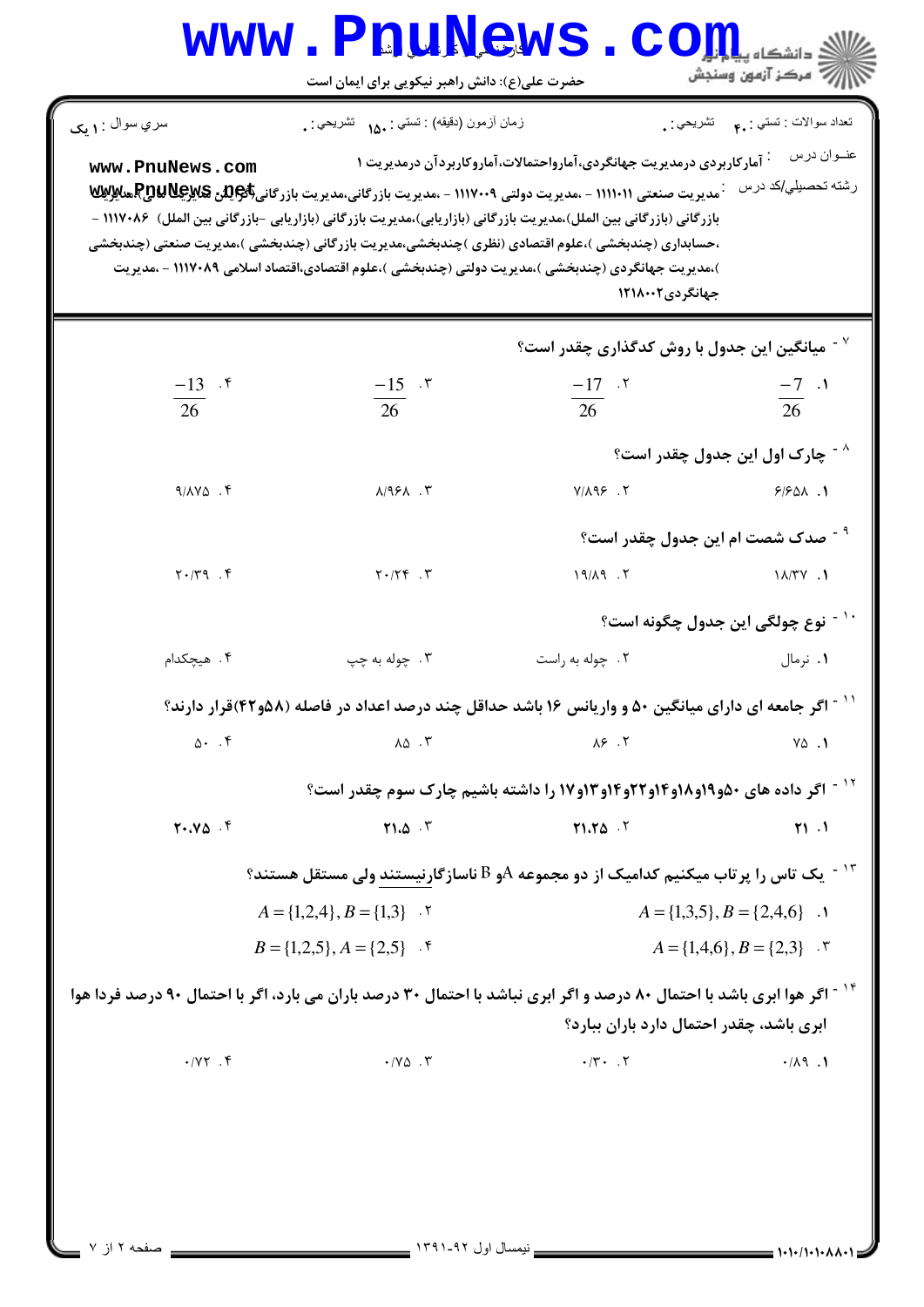|                                   | حضرت علی(ع): دانش راهبر نیکویی برای ایمان است                                                                                                                                                                                                                                                                                                                                                                                                    |                                                                                                      | 7' مرڪز آزمون وسنڊش                                                               |
|-----------------------------------|--------------------------------------------------------------------------------------------------------------------------------------------------------------------------------------------------------------------------------------------------------------------------------------------------------------------------------------------------------------------------------------------------------------------------------------------------|------------------------------------------------------------------------------------------------------|-----------------------------------------------------------------------------------|
| سري سوال : ۱ مک                   | زمان أزمون (دفيقه) : تستى : ۱۵۰ نشىريحى : .                                                                                                                                                                                                                                                                                                                                                                                                      |                                                                                                      | تعداد سوالات : تستي : <sub>م</sub> م       تشريحي : <sub>.</sub>                  |
| www.PnuNews.com                   | <sup>-</sup> مدیریت صنعتی (۱۱۱۱۰۱ - ،مدیریت دولتی ۱۱۱۷۰۰۹ - ،مدیریت بازرگانی،مدیریت بازرگانی\$RUNE& & R&R هلایی<br>بازرگانی (بازرگانی بین الملل)،مدیریت بازرگانی (بازاریابی)،مدیریت بازرگانی (بازاریابی -بازرگانی بین الملل) ۱۱۱۷۰۸۶ -<br>،حسابداری (چندبخشی )،علوم اقتصادی (نظری )چندبخشی،مدیریت بازرگانی (چندبخشی )،مدیریت صنعتی (چندبخشی<br>)،مدیریت جهانگردی (چندبخشی )،مدیریت دولتی (چندبخشی )،علوم اقتصادی،اقتصاد اسلامی ۱۱۱۷۰۸۹ - ،مدیریت | <sup>:</sup> آمار کاربردی درمدیریت جهانگردی،آمارواحتمالات،آماروکاربردآن درمدیریت ۱<br>جهانگردی۲۱۸۰۰۲ | عنــوان درس<br>رشته تحصبل <i>ي </i> كد درس                                        |
|                                   | اگر افراد یک کلاس دارای تعدادهایی به صورت جدول زیر باشند.یک نفررابه تصادف از این کلاس انتخاب می کنیم.<br>مجرد<br>۱۰<br>مر د<br>$\mathsf{L}$<br>زن                                                                                                                                                                                                                                                                                                | متاهل<br>۱۵<br>۲۵                                                                                    |                                                                                   |
|                                   |                                                                                                                                                                                                                                                                                                                                                                                                                                                  |                                                                                                      | <sup>۱۵ -</sup> احتمال اینکه این فرد مجرد باشد چقدر است؟                          |
| $rac{1}{6}$ $\cdot$ $\frac{5}{6}$ | $rac{1}{5}$ $\cdot$ $\cdot$                                                                                                                                                                                                                                                                                                                                                                                                                      | $\frac{1}{3}$ . $\frac{5}{3}$                                                                        | $\frac{1}{2}$ .                                                                   |
|                                   |                                                                                                                                                                                                                                                                                                                                                                                                                                                  |                                                                                                      | <sup>۱۶ -</sup> احتمال اینکه فرد مجرد یا زن باشد چقدر است؟                        |
| .40.7                             | $\cdot$ /9 $\cdot$ $\mathsf{r}$                                                                                                                                                                                                                                                                                                                                                                                                                  | $\cdot$ / $\uparrow \triangle$ . $\uparrow$                                                          | .19.1                                                                             |
|                                   |                                                                                                                                                                                                                                                                                                                                                                                                                                                  |                                                                                                      | <sup>۱۷ -</sup> اگر بدانیم فرد انتخابی مرد است ،احتمال اینکه متاهل باشد چقدر است؟ |
| $\cdot$   $\circ$ . $\circ$       | $\cdot/\Delta$ . $\Upsilon$                                                                                                                                                                                                                                                                                                                                                                                                                      | $\cdot$ / $\uparrow$ $\uparrow$ $\uparrow$                                                           | .70.1                                                                             |
|                                   |                                                                                                                                                                                                                                                                                                                                                                                                                                                  |                                                                                                      | <sup>۱۸ -</sup> احتمال اینکه فرد انتخابی مرد و مجرد باشد چقدر است؟                |
| .19.9                             | $\cdot/\lambda$ . ۳                                                                                                                                                                                                                                                                                                                                                                                                                              | .719.7                                                                                               | $\cdot / \cdot$ .                                                                 |
|                                   | ظرفA دارای ۶ توپ سفید،۵ توپ زردو ۹ توپ آبی است و ظرف B دارای ۲ توپ سفید و ۸ توپ آبی است.                                                                                                                                                                                                                                                                                                                                                         |                                                                                                      |                                                                                   |
|                                   | <sup>۱۹ -</sup> یک توپ به تصادف از این ظرف ها انتخاب می کنیم احتمال اینکه سفید باشد چقدر است؟                                                                                                                                                                                                                                                                                                                                                    |                                                                                                      |                                                                                   |
| .99.9                             | $\cdot/\Delta$ . $\tau$                                                                                                                                                                                                                                                                                                                                                                                                                          | .179.7                                                                                               | $\cdot$ /۲۵.1                                                                     |
|                                   | `` - اگر بدانیم توپ انتخابی سفید است ،احتمال اینکه از ظرف A انتخاب شده باشد چقدر است؟                                                                                                                                                                                                                                                                                                                                                            |                                                                                                      |                                                                                   |
|                                   |                                                                                                                                                                                                                                                                                                                                                                                                                                                  |                                                                                                      |                                                                                   |

احتمال اينكه سفيد باشد چقدر است؟

 $\cdot$  /  $\uparrow$   $\uparrow$   $\uparrow$   $\uparrow$  $\cdot$ /۳۳.۴.  $\cdot$  $.119.1$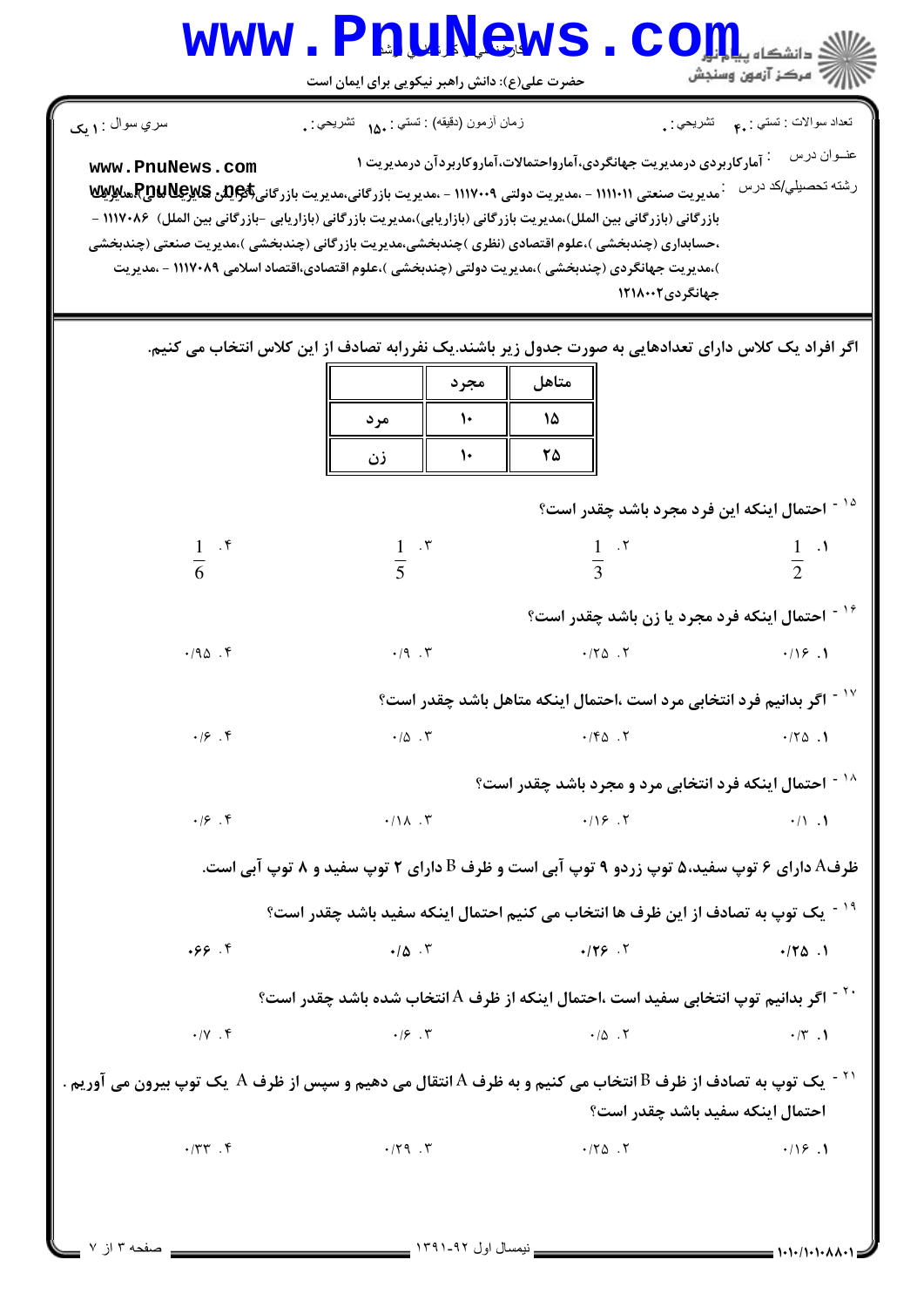## WWW.PnuNews.com سري سوال **۱**: **بک** نعداد سوالات : تستي : .م تشريحي : .<br>. زمان أزمون (دقيقه) : تستي : <sub>1</sub>۵۰ تشريحي : .

www.PnuNews.com رشته تحصیلی/کد درس میریت صنعتی ۱۱۱۱۰۱۱ - ،مدیریت دولتی ۱۱۱۷۰۰۹ - ،مدیریت بازرگانی،مدیریت بازرگانی\$QUU و Rگیلایی بازرگانی (بازرگانی بین الملل)،مدیریت بازرگانی (بازاریابی)،مدیریت بازرگانی (بازاریابی -بازرگانی بین الملل) ۱۱۱۷۰۸۶ -،حسابداری (چندبخشی )،علوم اقتصادی (نظری )چندبخشی،مدیریت بازرگانی (چندبخشی )،مدیریت صنعتی (چندبخشی )،مدیریت جهانگردی (چندبخشی )،مدیریت دولتی (چندبخشی )،علوم اقتصادی،اقتصاد اسلامی ۱۱۱۷۰۸۹ - ،مدیریت جهانگردی ۱۲۱۸۰۰۲

اگر جدول توزیع احتمال به صورت زیر باشد

|               |                          | $\mathbf X$ | $\mathbf k$                                                                | ۴                  | ۵                                    |                                                                                                                      |
|---------------|--------------------------|-------------|----------------------------------------------------------------------------|--------------------|--------------------------------------|----------------------------------------------------------------------------------------------------------------------|
|               |                          | $P(X = x)$  | $\mathbf{\mathtt{y}}$ k                                                    | $\pmb{\mathsf{y}}$ | $\frac{1}{6}$                        |                                                                                                                      |
|               |                          |             |                                                                            |                    |                                      |                                                                                                                      |
|               |                          |             |                                                                            |                    |                                      | قدار k چقدر است؟ $^{\circ}$                                                                                          |
|               | $rac{4}{6}$ . f          |             | $rac{3}{6}$ . r                                                            |                    | $rac{2}{6}$ . T                      | $rac{1}{6}$ $\cdot$ <sup>1</sup>                                                                                     |
|               |                          |             |                                                                            |                    |                                      |                                                                                                                      |
|               |                          |             |                                                                            |                    |                                      | °۰ مقدار $E(x)$ چقدر است.                                                                                            |
|               | $Y/Y\Delta$ .            |             | $\mathbf{y}/\mathbf{y}$ . $\mathbf{y}$                                     |                    | $1/9$<br>$\Lambda$ . $\Upsilon$      | $\Delta$ /91.1                                                                                                       |
|               |                          |             |                                                                            |                    |                                      | ° مقدار $E(x^2)$ چقدر است $^{\circ}$                                                                                 |
|               | 1.799.9                  |             | $9/\Delta$ . $\Upsilon$                                                    |                    | 9/19.7                               | $\Delta$ /91.1                                                                                                       |
|               |                          |             |                                                                            |                    |                                      | ° مقدار احتمال $p(1 < x < 9)$ چقدر است $p$                                                                           |
|               | $\cdot$ /۶ $\Lambda$ . ۴ |             | $\cdot/\Delta$ 9.                                                          |                    | $\cdot$ / Y $\triangle$ . $\Upsilon$ | $\cdot/\Delta$ .                                                                                                     |
|               |                          |             |                                                                            |                    |                                      | گا - مقدار احتمال $p(x \leq 7)$ چقدر است $^{\circ}$                                                                  |
|               | $\cdot$ /91.             |             | $\boldsymbol{\cdot} / \boldsymbol{\mathsf{Y}}$ . $\boldsymbol{\mathsf{Y}}$ |                    |                                      | $V \cdot V$<br>$\cdot$ / Y $\triangle$ . 1                                                                           |
|               |                          |             |                                                                            |                    |                                      | اگر $f_x(x) = \frac{1}{4}e^{\frac{-x}{4}}$ اگر $f_x(x) = \frac{1}{4}e^{-\frac{x}{4}}$ اگر کادارای تابع چگالی به صورت |
|               |                          |             |                                                                            |                    |                                      | <sup>۲۷ -</sup> مقدار امید ریاضی چقدر است؟                                                                           |
|               | 15.9                     |             | $\gamma$ . $\tau$                                                          |                    |                                      | $\Delta$ $\Lambda$<br>$\uparrow$ . $\uparrow$                                                                        |
|               |                          |             |                                                                            |                    |                                      | جقدر است؟ $E(3x+5)$ چقدر است؟ $^{114}$                                                                               |
|               | Y5.                      |             | $1Y \cdot Y$                                                               |                    | 15.7                                 | $\Lambda$ . $\Lambda$                                                                                                |
|               |                          |             |                                                                            |                    |                                      |                                                                                                                      |
|               |                          |             |                                                                            |                    |                                      |                                                                                                                      |
| . صفحه ۴ از ۷ |                          |             |                                                                            |                    |                                      | ミ ハ・ハ・ハ・ハハ・・                                                                                                         |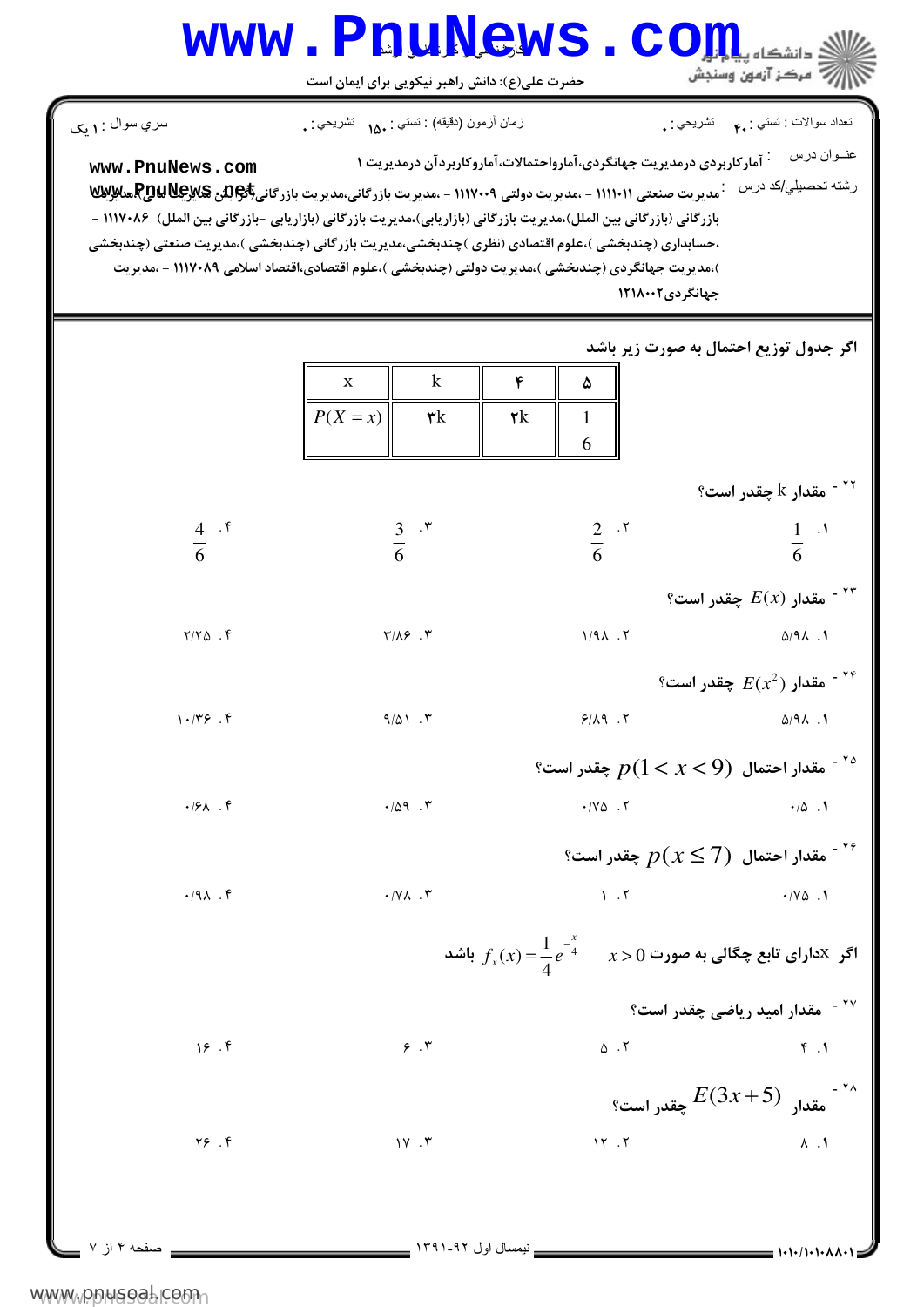## WWW.PnuNews.com است کے ساتھ ہے۔<br>استعمال کا آزمون وسنجش حضرت علی(ع): دانش راهبر نیکویی برای ایمان است نعداد سوالات : تستبي : .م تشريحي : .<br>. سري سوال : **۱ بک** زمان أزمون (دقيقه) : تستى : ١٨. تشريحي : . عنــوان درس په مخ آمار کاربردی درمدیریت جهانگردی،آمارواحتمالات،آماروکاربردآن درمدیریت ۱ www.PnuNews.com رشته تحصیلي/کد درس مسلور است مسلمتی ۱۱۱۱۰۱۱ - ،مدیریت دولتی ۱۱۱۷۰۰۹ - ،مدیریت بازرگانی،مدیریت بازرگانی\$\$Rىللور&&&Rيس

بازرگانی (بازرگانی بین الملل)،مدیریت بازرگانی (بازاریابی)،مدیریت بازرگانی (بازاریابی -بازرگانی بین الملل) ۸۶۰/۱۱۱۷ -،حسابداری (چندبخشی )،علوم اقتصادی (نظری )چندبخشی،مدیریت بازرگانی (چندبخشی )،مدیریت صنعتی (چندبخشی )،مدیریت جهانگردی (چندبخشی )،مدیریت دولتی (چندبخشی )،علوم اقتصادی،اقتصاد اسلامی ۱۱۱۷۰۸۹ - ،مدیریت جهانگردی ۱۲۱۸۰۰۲

|              |                | <sup>۲۹ -</sup> مقدار واریانس توزیع چقدر است؟                                                                         |                                                            |  |  |
|--------------|----------------|-----------------------------------------------------------------------------------------------------------------------|------------------------------------------------------------|--|--|
| 19.9         | 10.7           | 15.7                                                                                                                  | f.1                                                        |  |  |
|              |                | $\mathop{\mathrm{sga}}\nolimits_{\mathcal{C}}(0 < x < 4)$ مقدار احتمال $p(0 < x < 4)$ چقدراست $\mathop{\mathrm{sga}}$ |                                                            |  |  |
| $e^{-1}$ . ۴ | $1-e^{-1}$ . ۳ | $1-e^{-2}$ .                                                                                                          | $e^{-2}$ .                                                 |  |  |
|              |                |                                                                                                                       | $\arctan(3x+4)$ مقدار $\ar(3x+4)$ چقدر است $\arctan(3x+4)$ |  |  |
| 101.5        | 151.7          | 156.7                                                                                                                 | $\cdots$                                                   |  |  |

اگر توزیع پواسن با پارامتر 
$$
L = 2
$$
 را داشته باشیم  
۲<sup>۲</sup> - مقدار امید ریاضی و واریانس به ترتیب چقدر است?<sup>و</sup>  
۱۰ ۲۰ ۲

$$
F_{2}F
$$
  $\cdot$   $F_{3}F$   $\cdot$   $\cdot$   $F_{4}F$   $\cdot$   $\cdot$   $\cdot$   $F_{5}F$   $\cdot$   $\cdot$   $\cdot$   $\cdot$   $\cdot$   $\cdot$   $\cdot$   $\cdot$   $\cdot$   $\cdot$   $\cdot$   $\cdot$   $\cdot$   $\cdot$   $\cdot$   $\cdot$   $\cdot$   $\cdot$   $\cdot$   $\cdot$   $\cdot$   $\cdot$   $\cdot$   $\cdot$   $\cdot$   $\cdot$   $\cdot$   $\cdot$   $\cdot$   $\cdot$   $\cdot$   $\cdot$   $\cdot$   $\cdot$   $\cdot$   $\cdot$   $\cdot$   $\cdot$   $\cdot$   $\cdot$   $\cdot$   $\cdot$   $\cdot$   $\cdot$   $\cdot$   $\cdot$   $\cdot$   $\cdot$   $\cdot$   $\cdot$   $\cdot$   $\cdot$   $\cdot$   $\cdot$   $\cdot$   $\cdot$   $\cdot$   $\cdot$   $\cdot$   $\cdot$   $\cdot$   $\cdot$   $\cdot$   $\cdot$   $\cdot$   $\cdot$   $\cdot$   $\cdot$   $\cdot$   $\cdot$   $\cdot$   $\cdot$   $\cdot$   $\cdot$   $\cdot$   $\cdot$   $\cdot$   $\cdot$   $\cdot$   $\cdot$   $\cdot$   $\cdot$   $\cdot$   $\cdot$   $\cdot$   $\cdot$   $\cdot$   $\cdot$   $\cdot$   $\cdot$   $\cdot$   $\cdot$   $\cdot$   $\cdot$   $\cdot$   $\cdot$   $\cdot$   $\$ 

۱۸ ۴۰  
۴ - مقدار احتمال 
$$
p(x \le 1)
$$
 چقدر است?

$$
3e^{-2}
$$
 .7  $2e^{-2}$  .7  $e^{-2}$  .1

$$
\frac{8}{3} \quad \frac{8}{3} \quad \frac{8}{12} \quad \frac{18}{12} \quad \frac{25}{12} \quad \frac{18}{12} \quad \frac{5}{12} \quad \frac{18}{12} \quad \frac{19}{12} \quad \frac{19}{12} \quad \frac{19}{12} \quad \frac{19}{12} \quad \frac{19}{12} \quad \frac{19}{12} \quad \frac{19}{12} \quad \frac{19}{12} \quad \frac{19}{12} \quad \frac{19}{12} \quad \frac{19}{12} \quad \frac{19}{12} \quad \frac{19}{12} \quad \frac{19}{12} \quad \frac{19}{12} \quad \frac{19}{12} \quad \frac{19}{12} \quad \frac{19}{12} \quad \frac{19}{12} \quad \frac{19}{12} \quad \frac{19}{12} \quad \frac{19}{12} \quad \frac{19}{12} \quad \frac{19}{12} \quad \frac{19}{12} \quad \frac{19}{12} \quad \frac{19}{12} \quad \frac{19}{12} \quad \frac{19}{12} \quad \frac{19}{12} \quad \frac{19}{12} \quad \frac{19}{12} \quad \frac{19}{12} \quad \frac{19}{12} \quad \frac{19}{12} \quad \frac{19}{12} \quad \frac{19}{12} \quad \frac{19}{12} \quad \frac{19}{12} \quad \frac{19}{12} \quad \frac{19}{12} \quad \frac{19}{12} \quad \frac{19}{12} \quad \frac{19}{12} \quad \frac{19}{12} \quad \frac{19}{12} \quad \frac{19}{12} \quad \frac{19}{12} \quad \frac{19}{12} \quad \frac{19}{12} \quad \frac{19}{12} \quad \frac{19}{12} \quad \frac{19}{12} \quad \frac{19}{12} \quad \frac{19}{12} \quad \frac{19}{12} \quad \frac{19}{12} \quad \frac{19}{12} \quad \frac{19}{12} \quad \frac{19}{12} \quad \frac{19}{12} \quad \frac{19}{1
$$

 $Y \cdot Y$ 

 $\frac{4e^{-2}}{2}$ .  $\frac{8}{10}$ 

 $\Delta$  .  $\mathbf f$ 

 $\overline{3}$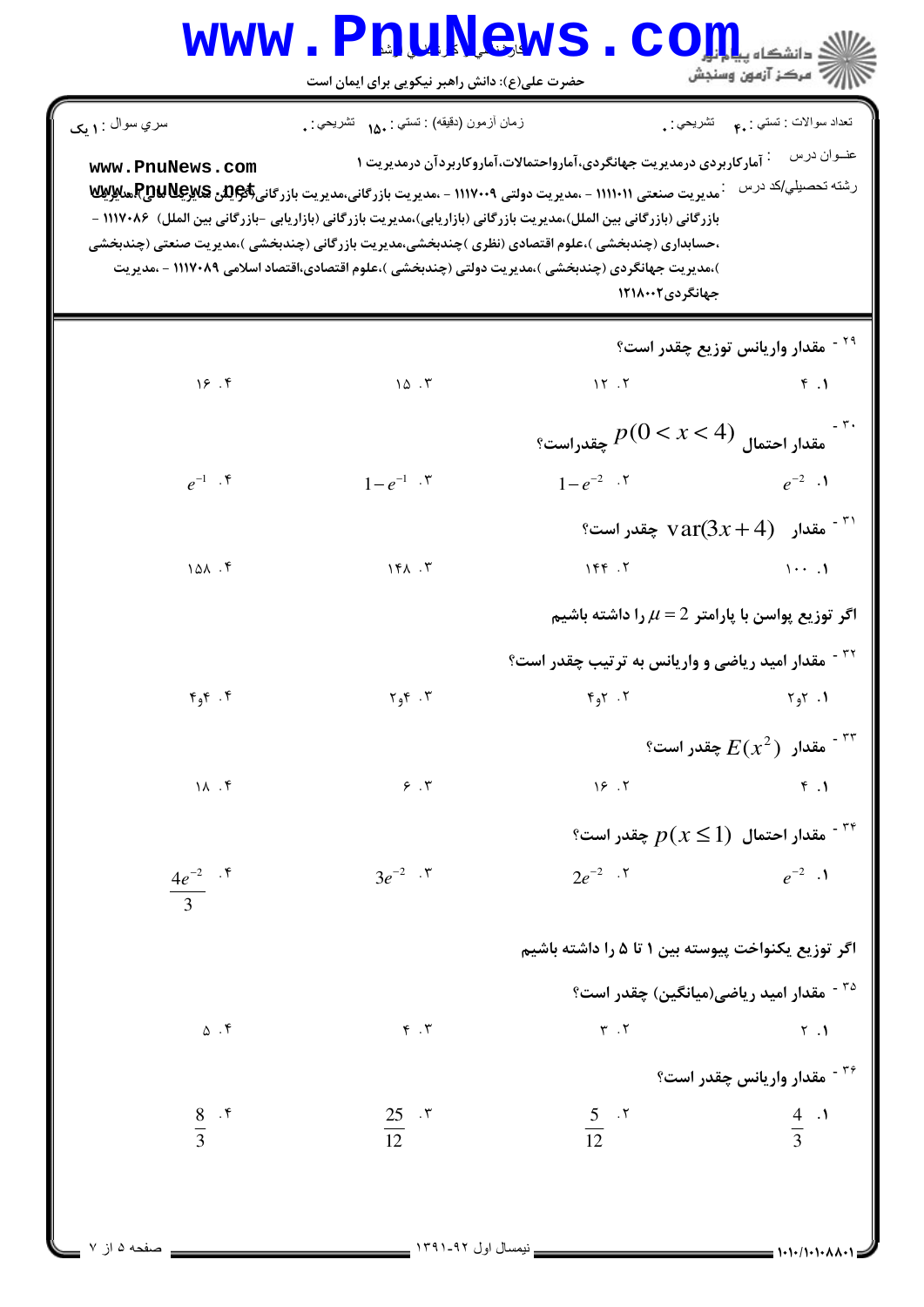| سري سوال : ١ يک   | زمان أزمون (دقيقه) : تستي : 1۵۰ نشريحي : .                                                                                                                                                                                                                                                                                                                                                                                                                                            |                                                                                                      | تعداد سوالات : تستي : ٩.٠ نشريحي : . |
|-------------------|---------------------------------------------------------------------------------------------------------------------------------------------------------------------------------------------------------------------------------------------------------------------------------------------------------------------------------------------------------------------------------------------------------------------------------------------------------------------------------------|------------------------------------------------------------------------------------------------------|--------------------------------------|
| www.PnuNews.com   | رشته تحصیلي/کد درس من <sub>ع</sub> به سیریت صنعتی ۱۱۱۱۰۱۱ - ،مدیریت دولتی ۱۱۱۷۰۰۹ - ،مدیریت بازرگانی،مدیریت بازرگانی( <b>کیلیچیدی) کیلیویسی</b><br>.<br>بازرگانی (بازرگانی بین الملل)،مدیریت بازرگانی (بازاریابی)،مدیریت بازرگانی (بازاریابی -بازرگانی بین الملل) ۱۱۱۷۰۸۶ –<br>،حسابداری (چندبخشی )،علوم اقتصادی (نظری )چندبخشی،مدیریت بازرگانی (چندبخشی )،مدیریت صنعتی (چندبخشی<br>)،مدیریت جهانگردی (چندبخشی )،مدیریت دولتی (چندبخشی )،علوم اقتصادی،اقتصاد اسلامی ۱۱۱۷۰۸۹ - ،مدیریت | <sup>:</sup> آمارکاربردی درمدیریت جهانگردی،آمارواحتمالات،آماروکاربردآن درمدیریت ۱<br>جهانگر دی۲۱۸۰۰۲ | عنوان درس                            |
|                   |                                                                                                                                                                                                                                                                                                                                                                                                                                                                                       | ° مقدار احتمال $p(2 < x \leq 4)$ چقدر است $^{\mathsf{rv}}$                                           |                                      |
| $\cdot/\Delta$ .  | $\cdot$ $/ \sqrt{\Delta}$ .                                                                                                                                                                                                                                                                                                                                                                                                                                                           | $\cdot$ /٢۵.٢                                                                                        | $\cdot$ /٣٣.١                        |
|                   | گر در توزیع نرمال استاندارد داشته باشیم $0/9778$ ) اگر در توزیع نرمال استاندارد داشته باشیم $p(z\!<\!k)$                                                                                                                                                                                                                                                                                                                                                                              |                                                                                                      |                                      |
| $1/\lambda Y$ . ۴ | $1/\Upsilon$ . $\Upsilon$                                                                                                                                                                                                                                                                                                                                                                                                                                                             | Y/1.7                                                                                                | $\cdot/\Delta$ . 1                   |
|                   | اگر در یک توزیع دوجمله ای $n=12,$ $p=0$ باشد مقدار واریانس چقدر است؟                                                                                                                                                                                                                                                                                                                                                                                                                  |                                                                                                      |                                      |
| 1/97.9            | $1/\lambda Y$ . $Y$                                                                                                                                                                                                                                                                                                                                                                                                                                                                   | $1/9$ $\lambda$ $.7$                                                                                 | 9.1                                  |
|                   | اگر داشته باشیم $0$ / $1515\,$ $p$ $(z > k)$ در این صورت مقدار $\,$ چقدر است $\,$                                                                                                                                                                                                                                                                                                                                                                                                     |                                                                                                      |                                      |
| $1/\cdot 7 - .9$  | $-1/\tau$ . $\tau$                                                                                                                                                                                                                                                                                                                                                                                                                                                                    | $1/T$ . $T$                                                                                          | $1/\cdot 7$ .                        |
|                   |                                                                                                                                                                                                                                                                                                                                                                                                                                                                                       |                                                                                                      |                                      |
|                   |                                                                                                                                                                                                                                                                                                                                                                                                                                                                                       |                                                                                                      |                                      |
|                   |                                                                                                                                                                                                                                                                                                                                                                                                                                                                                       |                                                                                                      |                                      |
|                   |                                                                                                                                                                                                                                                                                                                                                                                                                                                                                       |                                                                                                      |                                      |